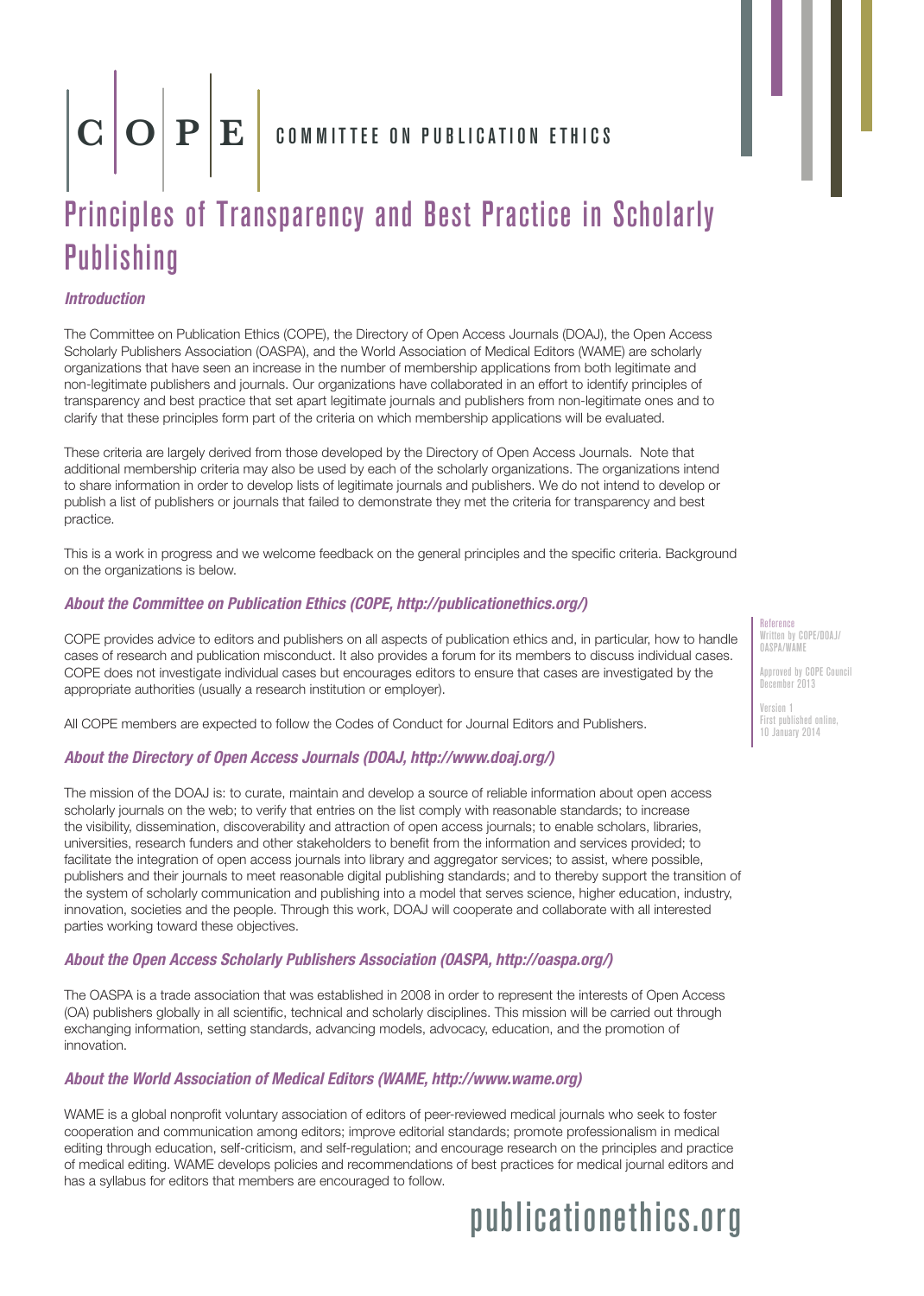## $\mathbf{C}\left|\mathbf{O}\right|\mathbf{P}\left|\mathbf{E}\right|$  committee on publication ethics

## Principles of Transparency and Best Practice in Scholarly **Publishing**

*Principles of Transparency*

**1. Peer review process:** All of a journal's content, apart from any editorial material that is clearly marked as such, shall be subjected to peer review. Peer review is defined as obtaining advice on individual manuscripts from reviewers expert in the field who are not part of the journal's editorial staff. This process, as well as any policies related to the journal's peer review procedures, shall be clearly described on the journal's Web site.

2. Governing Body: Journals shall have editorial boards or other governing bodies whose members are recognized experts in the subject areas included within the journal's scope. The full names and affiliations of the journal's editors shall be provided on the journal's Web site.

3. **Editorial team/contact information:** Journals shall provide the full names and affiliations of the journal's editors on the journal's Web site as well as contact information for the editorial office.

4. Author fees: Any fees or charges that are required for manuscript processing and/or publishing materials in the journal shall be clearly stated in a place that is easy for potential authors to find prior to submitting their manuscripts for review or explained to authors before they begin preparing their manuscript for submission.

**5. Copyright:** Copyright and licensing information shall be clearly described on the journal's Web site, and licensing terms shall be indicated on all published articles, both HTML and PDFs.

6. Identification of and dealing with allegations of research misconduct: Publishers and editors shall take reasonable steps to identify and prevent the publication of papers where research misconduct has occurred, including plagiarism, citation manipulation, and data falsification/fabrication, among others. In no case shall a journal or its editors encourage such misconduct, or knowingly allow such misconduct to take place. In the event that a journal's publisher or editors are made aware of any allegation of research misconduct relating to a published article in their journal - the publisher or editor shall follow COPE's guidelines (or equivalent) in dealing with allegations.

7. Ownership and management: Information about the ownership and/or management of a journal shall be clearly indicated on the journal's Web site. Publishers shall not use organizational names that would mislead potential authors and editors about the nature of the journal's owner.

8. Web site: A journal's Web site, including the text that it contains, shall demonstrate that care has been taken to ensure high ethical and professional standards. .

9. Name of journal: The Journal name shall be unique and not be one that is easily confused with another journal or that might mislead potential authors and readers about the Journal's origin or association with other journals.

10. Conflicts of interest: A journal shall have clear policies on handling potential conflicts of interest of editors, authors, and reviewers and the policies should be clearly stated.

**11. Access:** The way(s) in which the journal and individual articles are available to readers and whether there are associated subscription or pay per view fees shall be stated.

12. Revenue sources: Business models or revenue sources (eg, author fees, subscriptions, advertising, reprints, institutional support, and organizational support) shall be clearly stated or otherwise evident on the journal's Web site.

13. Advertising: Journals shall state their advertising policy if relevant, including what types of ads will be considered, who makes decisions regarding accepting ads and whether they are linked to content or reader behavior (online only) or are displayed at random.

## publicationethics.org

Reference Written by COPE/DOAJ/ OASPA/WAME

Approved by COPE Council December 2013

Version 1 First published online, 10 January 2014